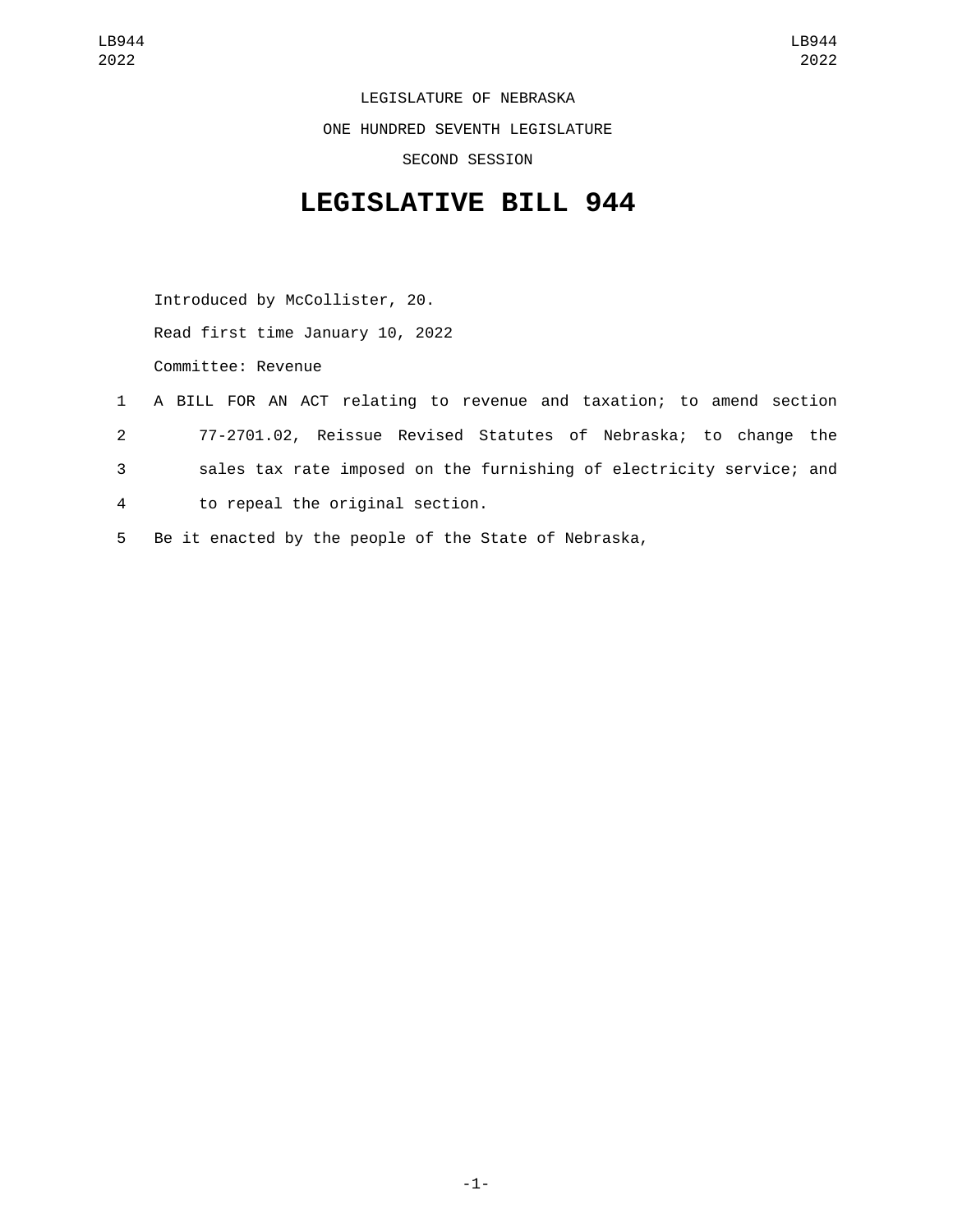| LB944<br>2022  | LB944<br>2022                                                             |
|----------------|---------------------------------------------------------------------------|
| 1              | Section 1. Section 77-2701.02, Reissue Revised Statutes of Nebraska,      |
| $\overline{2}$ | is amended to read:                                                       |
| 3              | 77-2701.02 (1) Pursuant to section 77-2715.01:                            |
| 4              | (a) $(4)$ Until July 1, 1998, the rate of the sales tax levied            |
| 5              | pursuant to section 77-2703 shall be five percent;                        |
| 6              | $(b)$ $(2)$ Commencing July 1, 1998, and until July 1, 1999, the rate of  |
| 7              | the sales tax levied pursuant to section 77-2703 shall be four and one-   |
| 8              | half percent;                                                             |
| 9              | (c) (3) Commencing July 1, 1999, and until the start of the first         |
| 10             | calendar quarter after July 20, 2002, the rate of the sales tax levied    |
| 11             | pursuant to section 77-2703 shall be five percent; and                    |
| 12             | (d) (4) Commencing on the start of the first calendar quarter after       |
| 13             | July 20, 2002, and until July 1, 2023, the rate of the sales tax levied   |
| 14             | pursuant to section 77-2703 shall be five and one-half percent; and $-$   |
| 15             | $(e)$ Commencing July 1, 2023:                                            |
| 16             | (i) The rate of the sales tax levied pursuant to section 77-2703 on       |
| 17             | the furnishing of electricity service shall be the rate determined under  |
| 18             | subsection (2) of this section; and                                       |
| 19             | (ii) The rate of the sales tax levied pursuant to section 77-2703         |
| 20             | for all other transactions shall be five and one-half percent.            |
| 21             | (2) Beginning July 1, 2023, the sales tax rate levied on the              |
| 22             | furnishing of electricity service shall be based on the statewide carbon  |
| 23             | intensity factor. The Tax Commissioner shall annually determine the       |
| 24             | statewide carbon intensity factor and set such sales tax rate as follows: |
| 25             | (a) At least thirty days prior to July 1, 2023, and at least thirty       |
| 26             | days prior to July 1 of each year thereafter, each provider of            |
| 27             | electricity service shall determine its carbon intensity factor and shall |
| 28             | submit the factor to the Tax Commissioner in a form and manner prescribed |
| 29             | by the Tax Commissioner;                                                  |
| 30             | (b) Upon receiving the carbon intensity factor from each provider of      |
| 31             | electricity service, the Tax Commissioner shall calculate the statewide   |

-2-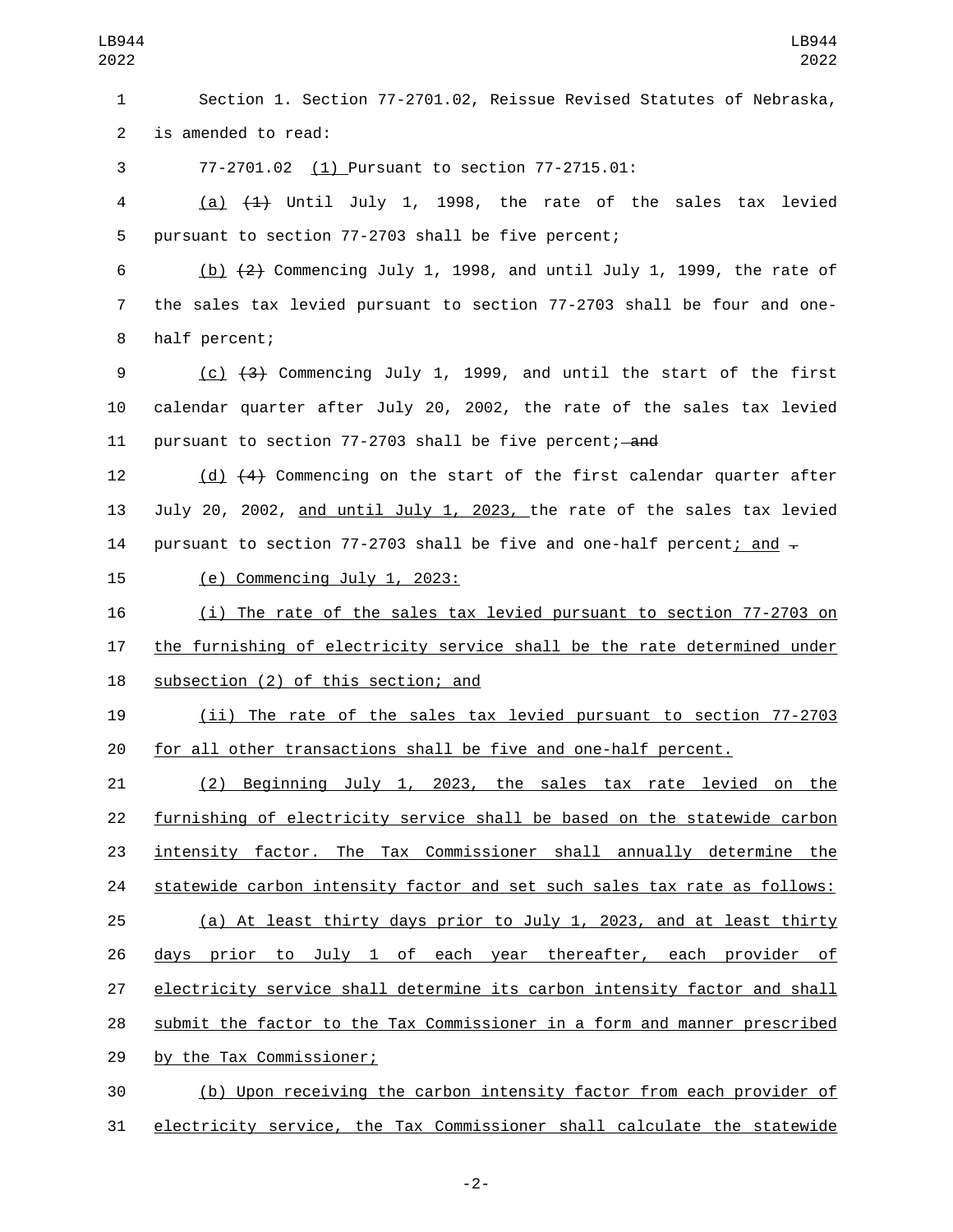LB944 

| 1              | carbon intensity factor; and                                              |
|----------------|---------------------------------------------------------------------------|
| $\mathbf{2}$   | (c) The Tax Commissioner shall use the statewide carbon intensity         |
| 3              | factor calculated under subdivision (2)(b) of this section to set the     |
| 4              | sales tax rate that will apply beginning on the immediately following     |
| 5              | July 1 and shall notify each provider of electricity service of such      |
| 6              | rate. After the initial calculation of the statewide carbon intensity     |
| $\overline{7}$ | factor in 2023, the Tax Commissioner shall set the sales tax rate at five |
| 8              | and one-half percent, and such rate shall apply beginning on July 1,      |
| $9\,$          | 2023. Each year thereafter, the Tax Commissioner shall set the sales tax  |
| 10             | rate based on how the current statewide carbon intensity factor compares  |
| 11             | to the statewide carbon intensity factor determined in 2023 as follows:   |
| 12             | (i) If the current statewide carbon intensity factor is equal to or       |
| 13             | greater than the statewide carbon intensity factor determined in 2023,    |
| 14             | the sales tax rate shall be five and one-half percent;                    |
| 15             | (ii) If the current statewide carbon intensity factor is at least         |
| 16             | eighty percent but less than one hundred percent of the statewide carbon  |
| 17             | intensity factor determined in 2023, the sales tax rate shall be four and |
| 18             | one-half percent;                                                         |
| 19             | (iii) If the current statewide carbon intensity factor is at least        |
| 20             | sixty percent but less than eighty percent of the statewide carbon        |
| 21             | intensity factor determined in 2023, the sales tax rate shall be three    |
| 22             | and one-half percent;                                                     |
| 23             | (iv) If the current statewide carbon intensity factor is at least         |
| 24             | forty percent but less than sixty percent of the statewide carbon         |
| 25             | intensity factor determined in 2023, the sales tax rate shall be two and  |
| 26             | one-half percent;                                                         |
| 27             | (v) If the current statewide carbon intensity factor is at least          |
| 28             | twenty percent but less than forty percent of the statewide carbon        |
| 29             | intensity factor determined in 2023, the sales tax rate shall be one and  |
| 30             | one-half percent; and                                                     |
|                |                                                                           |

(vi) If the current statewide carbon intensity factor is less than

-3-